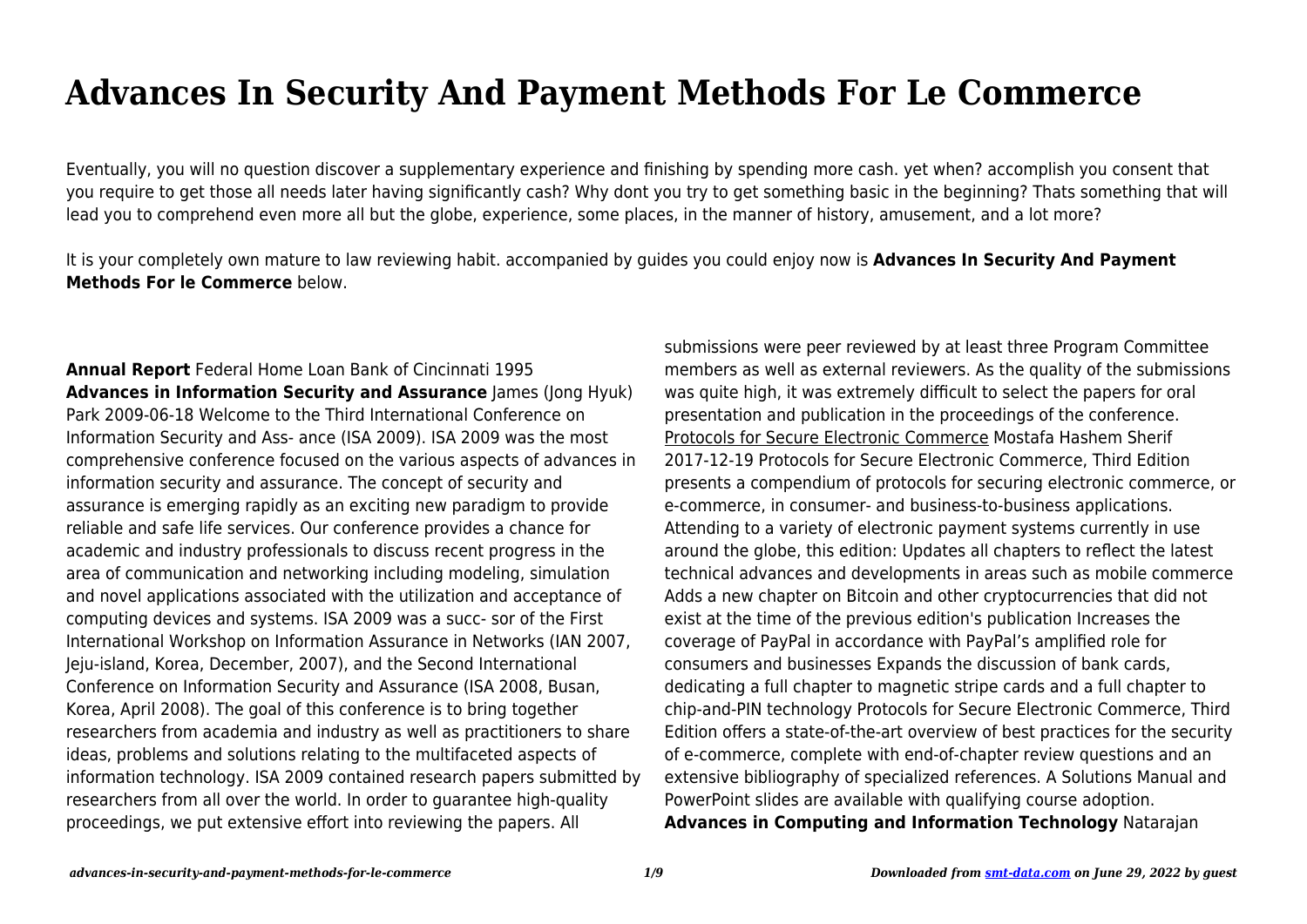Meghanathan 2012-08-13 The international conference on Advances in Computing and Information technology (ACITY 2012) provides an excellent international forum for both academics and professionals for sharing knowledge and results in theory, methodology and applications of Computer Science and Information Technology. The Second International Conference on Advances in Computing and Information technology (ACITY 2012), held in Chennai, India, during July 13-15, 2012, covered a number of topics in all major fields of Computer Science and Information Technology including: networking and communications, network security and applications, web and internet computing, ubiquitous computing, algorithms, bioinformatics, digital image processing and pattern recognition, artificial intelligence, soft computing and applications. Upon a strength review process, a number of high-quality, presenting not only innovative ideas but also a founded evaluation and a strong argumentation of the same, were selected and collected in the present proceedings, that is composed of three different volumes.

## **Advanced Computing and Systems for Security: Volume 13** Rituparna Chaki

Bangladesh's Leather Industry Joseph Strasser 2015-09-03 This study provides an overview of how the Bangladeshi leather value chain is organised and governed. It analyses how the leather processing and leather goods/footwear subsectors are integrated into the global market and to what extent informal arrangements including illicit practices are conducive to global market entry. Power relations are dissected along the value chain, in order to analyse how local producers adapt to upholding competitiveness. The results of the work show the need to devise upgrading strategies which pay heed to the reality of informal dynamics in a global value chain (GVC) to improve the local producers' competitiveness. The GVC perspective was combined with considerations on upgrading, subcontracting, middlemen and informality to adequately analyse the complexity of the transactions in the chain. The data of this study are drawn from empirical field studies in Dhaka, Bangladesh and other sections of the international leather value chain during the time period of 2010 to 2014. A qualitative research approach was

complemented with quantitative methods.

**Advances in Blockchain Technology for Cyber Physical Systems** Yassine Maleh 2022-04-01 The Cyber-Physical System (CPS) relates to many other popularized technologies such as Internet of Things (IoT, IIoT), Machine-to-Machine (M2M), Industry 4.0, which describe a vision of connected creations that deeply unite the physical and information domains. As a revolutionary technology, Blockchain (BC) provides a practical solution to enable a secure and decentralized public ledger that a huge plethora of exciting new technology applications in several areas, such as the Internet of Things (IoT), Cyber-Physical Systems, Manufacturing, Supply-Chain, etc. Blockchain technology has infiltrated all areas of our lives, from manufacturing to healthcare and beyond. In this context, this book helps discover the various potential applications that could be fruitful for cyber-physical system applications. It provides a sampling of recent advances and ideas on research progress and the practical usage of blockchain technologies in addressing cyber-physical systems challenges and issues. It provides a sampling of recent advances and views on research progress and the practical usage of blockchain technologies in addressing cyber-physical systems challenges and issues. Advances in Technology and Management Haenakon Kim 2012-05-11 This book Advances in Technology and Management contains 116 full length papers presented at the International Conference on Technology and Management, held on June 12-13, 2012, Jeju-Island, Korea. The goal of ICTAM 2012 is to bring together researchers working in many different areas of technology and management to foster international collaborations and exchange of new ideas. This volume can be divided into two sections on the basis of the classification of manuscripts considered. The first section deals with technology. The second section of this volume consists of management.

Advances in Signal Processing and Communication Banmali S. Rawat 2018-11-19 This book is a collection of selected peer-reviewed papers presented at the International Conference on Signal Processing and Communication (ICSC 2018). It covers current research and developments in the fields of communications, signal processing, VLSI circuits and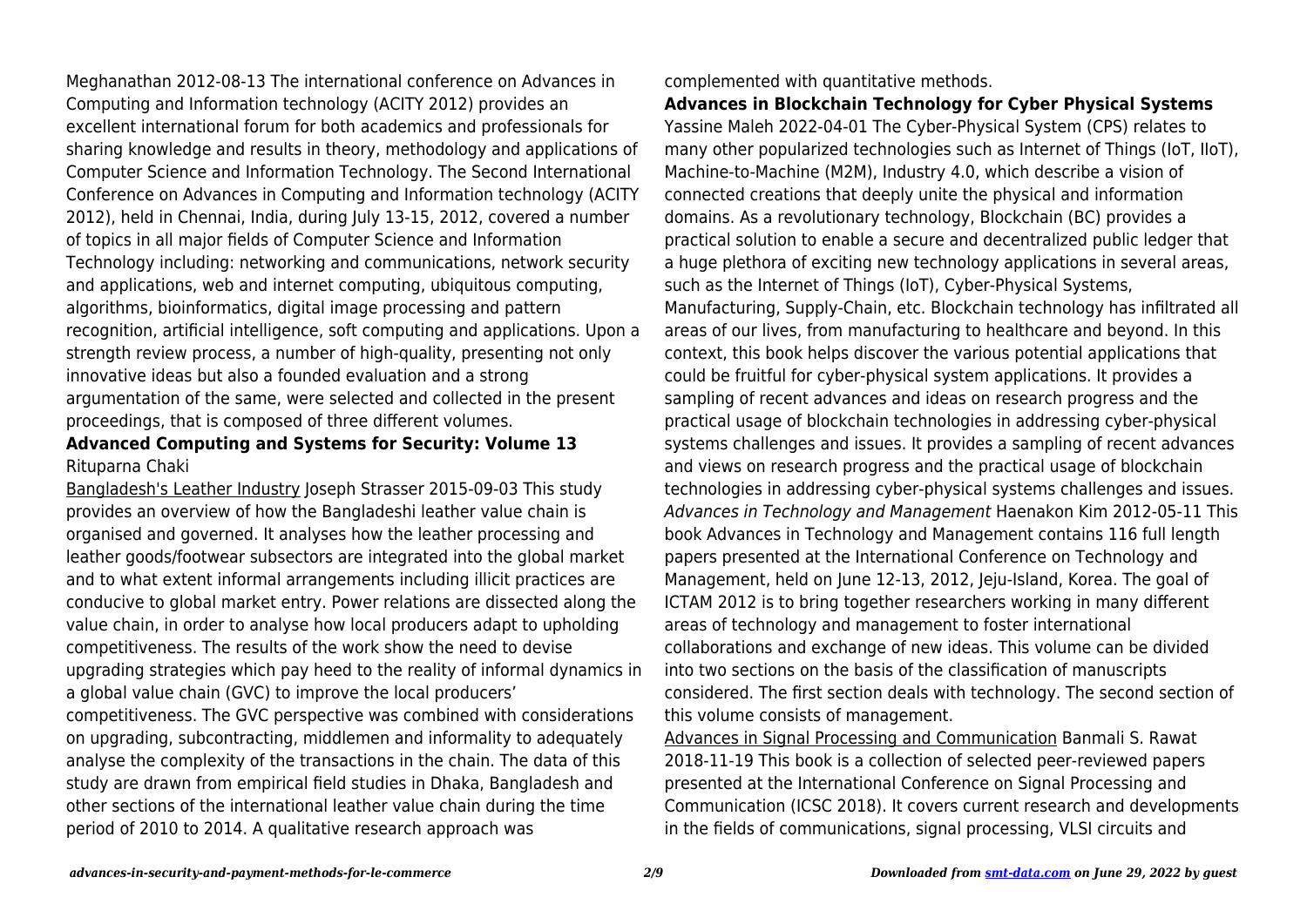systems, and embedded systems. The book offers in-depth discussions and analyses of latest problems across different sub-fields of signal processing and communications. The contents of this book will prove to be useful for students, researchers, and professionals working in electronics and electrical engineering, as well as other allied fields. Federal Register 1945-07

### **The Scottish Law Reporter** 1885

### **Advances in Cyber Security: Principles, Techniques, and**

**Applications** Kuan-Ching Li 2018-12-06 This book provides state-of-theart coverage of the principles, techniques, and management of issues in cyber security, including threat attacks, privacy, signature and encryption schemes. One of the most important topics addressed concerns lightweight solutions for public key encryption in resource-constrained environments; the book highlights the latest developments in this area. Authentication is another central issue in cyber security. In this book, we address this aspect and sub-aspects ranging from cryptographic approaches to practical design issues, such as CAPTCHA. Privacy is another main topic that is discussed in detail, from techniques for enhancing privacy to pseudonymous schemes. Addressing key issues in the emerging field of cyber security, this book effectively bridges the gap between computer security and threat attacks, and showcases promising applications involving cryptography and security.

Advances in Air Pollution Modeling for Environmental Security István Faragó 2005-07-14 The protection of our environment is one of the major problems in the society. More and more important physical and chemical mechanisms are to be added to the air pollution models. Moreover, new reliable and robust control strategies for keeping the pollution caused by harmful compounds under certain safe levels have to be developed and used in a routine way. Well based and correctly analyzed large mathematical models can successfully be used to solve this task. The use of such models leads to the treatment of huge computational tasks. The efficient solution of such problems requires combined research from specialists working in different fields. The aim of the NATO Advanced Research Workshop (NATO ARW) entitled "Advances in Air Pollution

Modeling for Environmental Security" was to invite specialists from all areas related to large-scale air pollution modeling and to exchange information and plans for future actions towards improving the reliability and the scope of application of the existing air pollution models and tools. This ARW was planned to be an interdisciplinary event, which provided a forum for discussions between physicists, meteorologists, chemists, computer scientists and specialists in numerical analysis about different ways for improving the performance and the quality of the results of different air pollution models.

**Advances in Security Technology** Romine (Dick) Deming 2013-10-22 Advances in Security Technology: Selected Papers of the Carnahan Conferences on Security Technology, 1983–1985 focuses on security solutions. The book first discusses securing planning, including technical methods to enhance protection against sabotage and theft. The text elaborates on integrated security systems, including methodology overview and security systems design. The book highlights physical protection systems using activated barriers and development of deployment procedures for activated barriers. Physical protection, barrier technology, and barrier operations are explained. The text discusses intrusion detection systems; developments in long-line ported coaxial intrusion detection sensors; ported coaxial cable sensors for interior applications; and opportunities for photoelectric beams for indoor and outdoor security applications. The book also highlights developments in ultrasonic and infrared motion detectors; vault protection with seismic detector systems; external use of closed-circuit television; and security system applications for fiber optics. The selection is a good source of information for security experts.

Code of Federal Regulations 2013 Special edition of the Federal Register, containing a codification of documents of general applicability and future effect ... with ancillaries.

**Advances in Security and Payment Methods for Mobile Commerce** Wen Chen Hu 2005-01-01 Recently, the emergence of wireless and mobile networks has made possible the admission of electronic commerce to a new application and research subject: mobile commerce, defined as the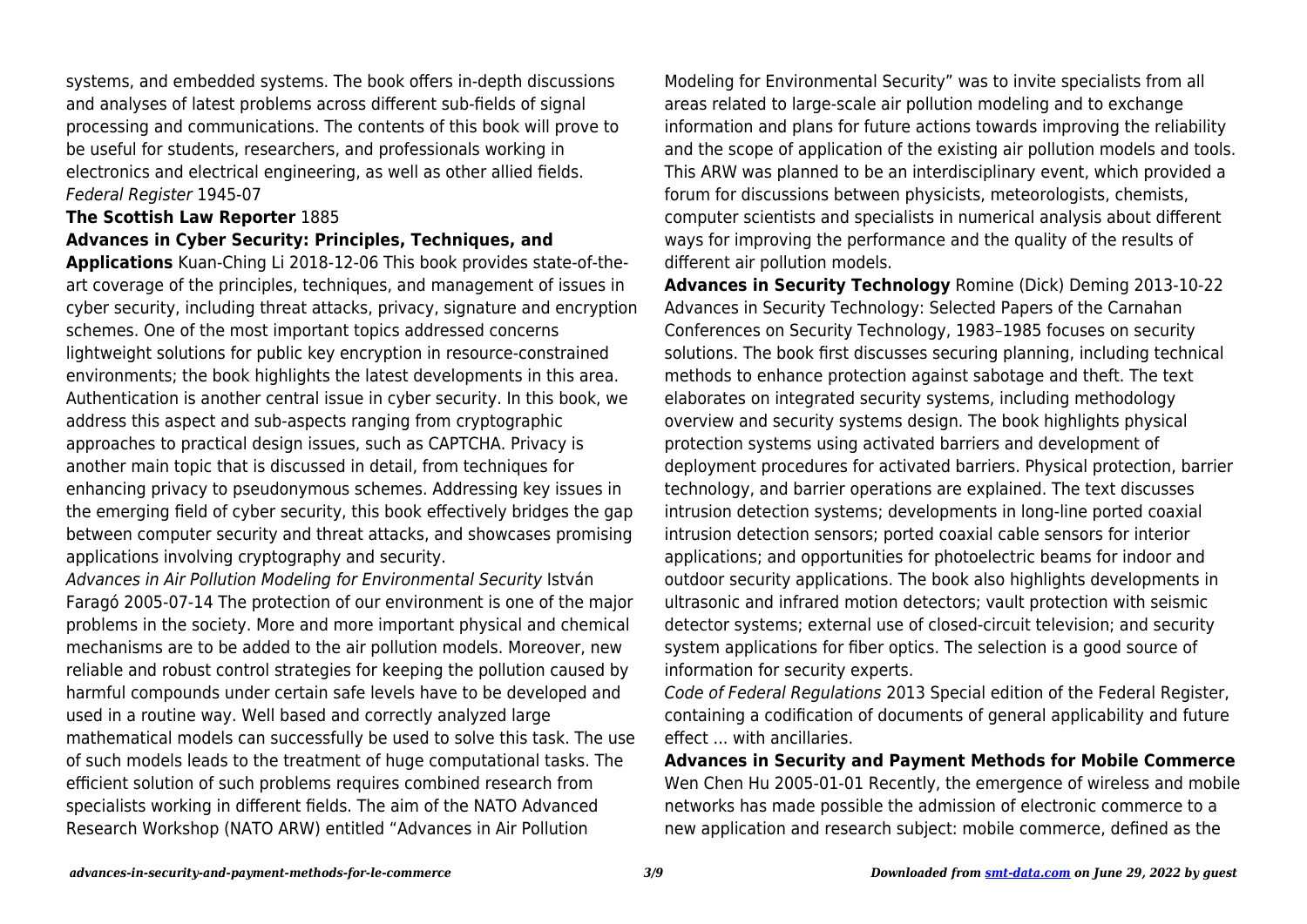exchange or buying and selling of commodities, services, or information on the Internet through the use of mobile handheld devices. In just a few years, mobile commerce has emerged from nowhere to become the hottest new trend in business transactions. However, the prosperity and popularity of mobile commerce will be brought to a higher level only if information is securely and safely exchanged among end systems (mobile users and content providers). Advances in Security and Payment Methods for Mobile Commerce includes high-quality research papers and industrial and practice articles in the areas of mobile commerce security and payment from academics and industrialists. It covers research and development results of lasting significance in the theory, design, implementation, analysis, and application of mobile commerce security and payment.

Advances in Cyber Security Nibras Abdullah 2021-12-02 This book presents refereed proceedings of the Third International Conference on Advances in Cyber Security, ACeS 2021, held in Penang, Malaysia, in August 2021. The 36 full papers were carefully reviewed and selected from 92 submissions. The papers are organized in the following topical sections: Internet of Things, Industry 4.0 and Blockchain, and Cryptology; Digital Forensics and Surveillance, Botnet and Malware, DDoS, and Intrusion Detection/Prevention; Ambient Cloud and Edge Computing, SDN, Wireless and Cellular Communication; Governance, Social Media, Mobile and Web, Data Privacy, Data Policy and Fake News. Procurement Guidelines Asian Development Bank 2013-03-01 This publication serves to inform those carrying out a project that is financed in whole or in part by a loan from the Asian Development Bank (ADB), ADB-financed grant, or ADB-administered funds, of the policies that govern the procurement of goods, works and services required for the

#### **Advances in Reasoning-Based Image Processing Intelligent**

**Systems** Roumen Kountchev 2012-01-13 The book puts special stress on the contemporary techniques for reasoning-based image processing and analysis: learning based image representation and advanced video coding; intelligent image processing and analysis in medical vision

systems; similarity learning models for image reconstruction; visual perception for mobile robot motion control, simulation of human brain activity in the analysis of video sequences; shape-based invariant features extraction; essential of paraconsistent neural networks, creativity and intelligent representation in computational systems. The book comprises 14 chapters. Each chapter is a small monograph, representing resent investigations of authors in the area. The topics of the chapters cover wide scientific and application areas and complement each-other very well. The chapters' content is based on fundamental theoretical presentations, followed by experimental results and comparison with similar techniques. The size of the chapters is well-ballanced which permits a thorough presentation of the investigated problems. The authors are from universities and R&D institutions all over the world; some of the chapters are prepared by international teams. The book will be of use for university and PhD students, researchers and software developers working in the area of digital image and video processing and analysis.

Mobile Computation with Functions Zeliha Dilsun Kirli 2002-04-30 The practice of computing has reached a stage where computers are seen as parts of a global computing platform. The possibility of exploiting resources on a global scale has given rise to a new paradigm -- the mobile computation paradigm -- for computation in large-scale distributed networks. Languages which enable the mobility of code over the network are becoming widely used for building distributed applications. This thesis explores distributed computation with languages which adopt functions as the main programming abstraction and support code mobility through the mobility of functions between remote sites. It aims to highlight the benefits of using languages of this family in dealing with the challenges of mobile computation. The possibility of exploiting existing static analysis techniques suggests that having functions at the core of a mobile code language is a particularly apt choice. A range of problems which have impact on the safety, security and performance of systems are discussed here. It is shown that types extended with effects and other annotations can capture a significant amount of information about the dynamic

project.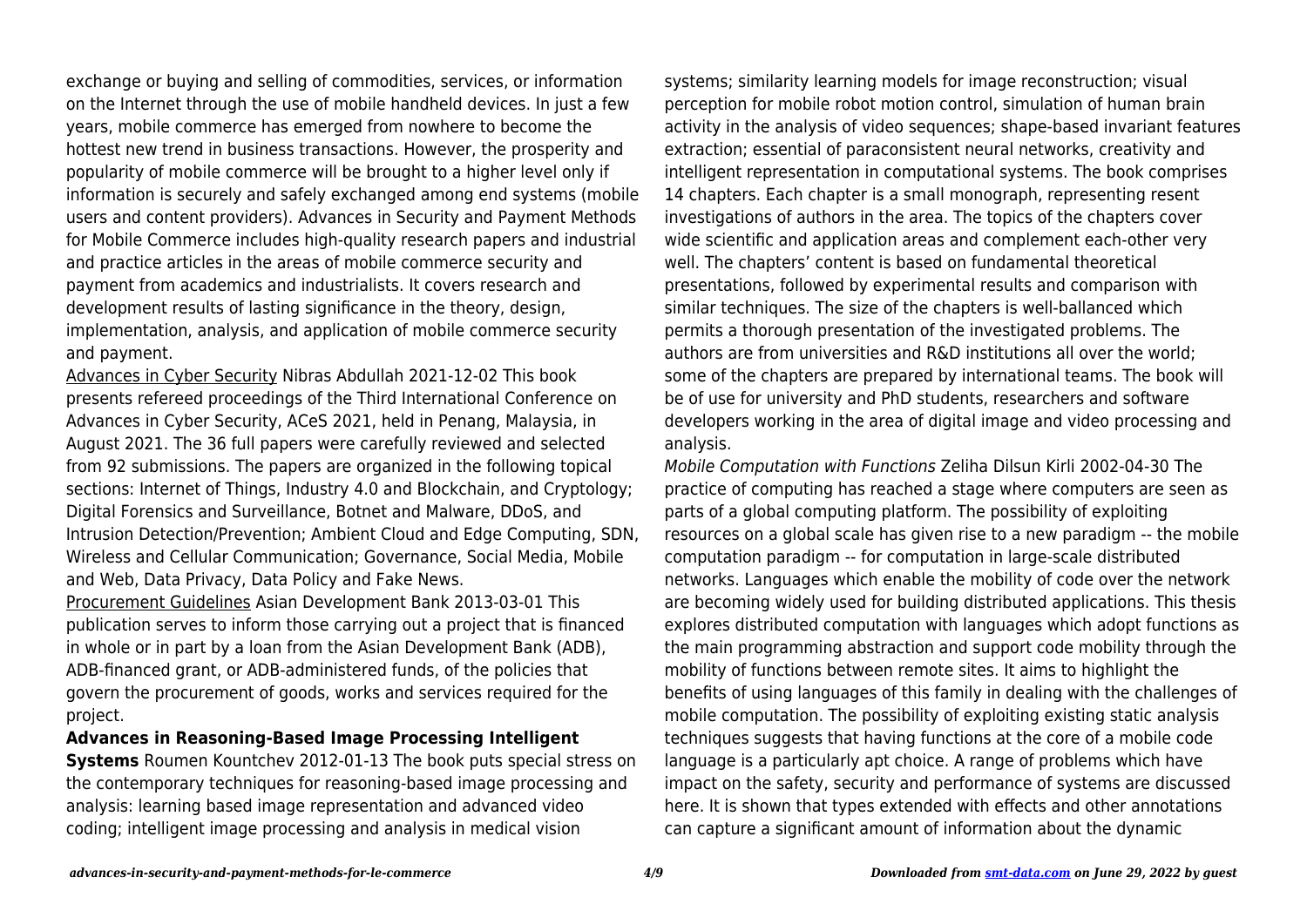behaviour of mobile functions and offer solutions to the problems under investigation. The thesis presents a survey of the languages Concurrent ML, Facile and PLAN which remain loyal to the principles of the functional language ML and hence inherit its strengths in the context of concurrent and distributed computation. The languages which are defined in the subsequent chapters have their roots in these languages. Two chapters focus on using types to statically predict whether functions are used locally or may become mobile at runtime. Types are exploited for distributed calltracking to estimate which functions are invoked at which sites in the system. Compilers for mobile code languages would benefit from such estimates in dealing with the heterogeneity of the network nodes, in providing static profiling tools and in estimating the resourceconsumption of programs. Two chapters are devoted to the use of types in controlling the flow of values in a system where users have different trust levels. The confinement of values within a specified mobility region is the subject of one of these. The other focuses on systems where values are classified with respect to their confidentiality level. The sources of undesirable flows of information are identified and a solution based on noninterference is proposed.

Advances in Cryptology – EUROCRYPT '96 Ueli Maurer 2003-05-15 The EUROCRYPT '96 conference was sponsored by the International Assoation for Cryptologic Research (IACR)l, in cooperation with the University of Saragossa. It took place at the Palacio de Congresos in Saragossa, Spain, during May 12-16, 1996. This was the fifteenth annual EUROCRYPT conference (this name has been used since the third conference held in 1984), each of which has been held in a different city in Europe. For the second time, proceedings were available at the conference. JosC Pastor Franco, the General Chair, was resp- sible for local organization and registration. His contribution to the snccess of the conference is gratefully acknowledged. The Program Committee considered 126 submitted papers and selected 34 for presentation. Each paper was sent to all members of the Program Committee and was assigned to at least three of them for careful evaluation. There were also two invited talks. James L. Massey, this year's IACR Distinguished Ltcturer, gave a lecture entitled "The

difficulty with difficulty". Massey is the third to receive this honor, the first two being Gustavus Simmons and Adi Shamir. Shafi Goldwasser gave an invited talk entitled "Multi party secure protocols: past and present". These proceedings contain revised versions of the 34 contributed talks. While the papers were carefully selected, they have not been refereed like submissions to a refereed journal. The authors bear full responsibility for the contents of their papers. Some authors may write final versions of their papers for publication in a refereed journal.

**US Secret Service Handbook Volume 1 Strategic Information, Developments, Contacts** IBP. Inc. 2007-02-07 2011 Updated Reprint. Updated Annually. US Secret Service Handbook

**Procurement Under IBRD Loans and IDA Credits** World Bank 1995 Recent Advances in Security, Privacy, and Trust for Internet of Things (IoT) and Cyber-Physical Systems (CPS) Kuan-Ching Li 2020-12-16 Security, privacy, and trust in the Internet of Things (IoT) and CPS (Cyber-Physical Systems) are different from conventional security as concerns revolve around the collection and aggregation of data or transmission of data over the network. Analysis of cyber-attack vectors and the provision of appropriate mitigation techniques are essential research areas for these systems. Adoption of best practices and maintaining a balance between ease of use and security are, again, crucial for the effective performance of these systems. Recent Advances in Security, Privacy and Trust for Internet of Things (IoT) and Cyber-Physical Systems (CPS) discusses and presents techniques and methodologies, as well as a wide range of examples and illustrations, to effectively show the principles, algorithms, challenges, and applications of security, privacy, and trust for IoT and CPS. Book features: Introduces new directions for research, development, and engineering security, privacy, and trust of IoT and CPS Includes a wealth of examples and illustrations to effectively demonstrate the principles, algorithms, challenges, and applications Covers most of the important security aspects and current trends not present in other reference books This book will also serve as an excellent reference in security, privacy, and trust of IoT and CPS for professionals in this fastevolving and critical field. The chapters present high-quality contributions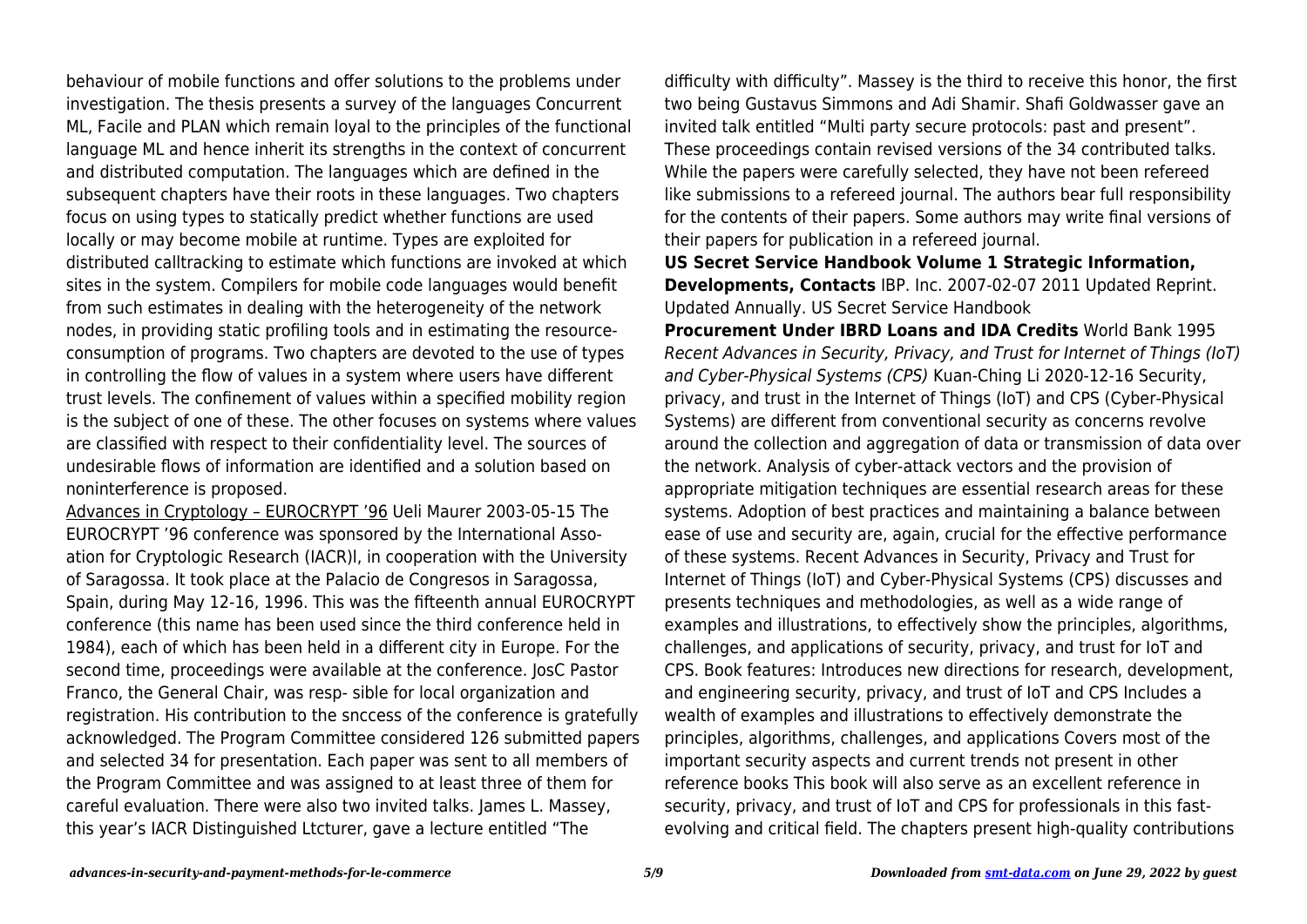from researchers, academics, and practitioners from various national and international organizations and universities.

Financial Guide United States. Office of Justice Programs. Office of the Comptroller 1998

**Advances in Cryptology** Hugh C. Williams 1986-04 A Conference on the Theory and Application of Cryptographic Techniques, Held at he University of California, Santa Barbara, through the Co-operation of the Computer Science Department, August 18 - 220, 1985

Advances in Information and Computer Security Isao Echizen 2010-10-29 The Fifth International Workshop on Security (IWSEC 2010) was held at Kobe InternationalConferenceCenter,Kobe,Japan,November22–24,2010. Thewo- shop was co-organized by CSEC, a special interest group concerned with the computer security of the Information Processing Society of Japan (IPSJ) and ISEC,atechnicalgroupconcernedwiththe informationsecurityofTheInstitute of Electronics, Information and Communication Engineers (IEICE). The exc-

lentLocalOrganizingCommitteewasledbytheIWSEC2010GeneralCo-chairs, Hiroaki Kikuchi and Toru Fujiwara. This year IWSEC 2010 had three tracks, the Foundations of Security (Track I), Security in Networks and Ubiquitous Computing Systems (Track II), and Security in Real Life Applications (Track III), and the review and selection processes for these tracks were independent of each other. We received 75 paper submissions including 44 submissions for Track I, 20 submissions for Track II, and 11 submissions for Track III. We would like to thank all the authors who submitted papers. Each paper was reviewed by at least three reviewers. In - dition to the Program Committee members, many external reviewers joined the review process from their particular areas of expertise. We were fortunate to have this energetic team of experts, and are grateful to all of them for their hard work. This hard work included very active discussions; the discussion phase was almost as long as the initial individual reviewing. The review and discussions weresupportedbyaveryniceWeb-basedsystem,iChair. Wewouldliketothank its developers. Following the review phases, 22 papers including 13 papers for Track I, 6 papers for Track II, and 3 papers for Track III were

accepted for publication in this volume of Advances in Information and Computer Security.

Advances in Computer and Information Sciences and Engineering Tarek Sobh 2008-08-15 Advances in Computer and Information Sciences and Engineering includes a set of rigorously reviewed world-class manuscripts addressing and detailing state-of-the-art research projects in the areas of Computer Science, Software Engineering, Computer Engineering, and Systems Engineering and Sciences. Advances in Computer and Information Sciences and Engineering includes selected papers from the conference proceedings of the International Conference on Systems, Computing Sciences and Software Engineering (SCSS 2007) which was part of the International Joint Conferences on Computer, Information and Systems Sciences and Engineering (CISSE 2007).

Advances in Security in Computing and Communications Jaydip Sen 2017-07-19 In the era of Internet of Things (IoT) and with the explosive worldwide growth of electronic data volume, and associated need of processing, analysis, and storage of such humongous volume of data, several new challenges are faced in protecting privacy of sensitive data and securing systems by designing novel schemes for secure authentication, integrity protection, encryption, and non-repudiation. Lightweight symmetric key cryptography and adaptive network security algorithms are in demand for mitigating these challenges. This book presents some of the state-of-the-art research work in the field of cryptography and security in computing and communications. It is a valuable source of knowledge for researchers, engineers, practitioners, graduates, and doctoral students who are working in the field of cryptography, network security, and security and privacy issues in the Internet of Things (IoT). It will also be useful for faculty members of graduate schools and universities.

NCUA Digest United States. National Credit Union Administration 1979 Computers in Libraries 2006

Advances in Cryptology - EUROCRYPT 2002 EUROCRYPT 2002-04-17 DonglinPark,DorianGoldfeld,ElianeJaulmes,EmmanuelBresson,Florian Hess,FrederikVercauteren,Fr´ed´ericL´egar´e,Fr´ed´ericValette,GlennDurf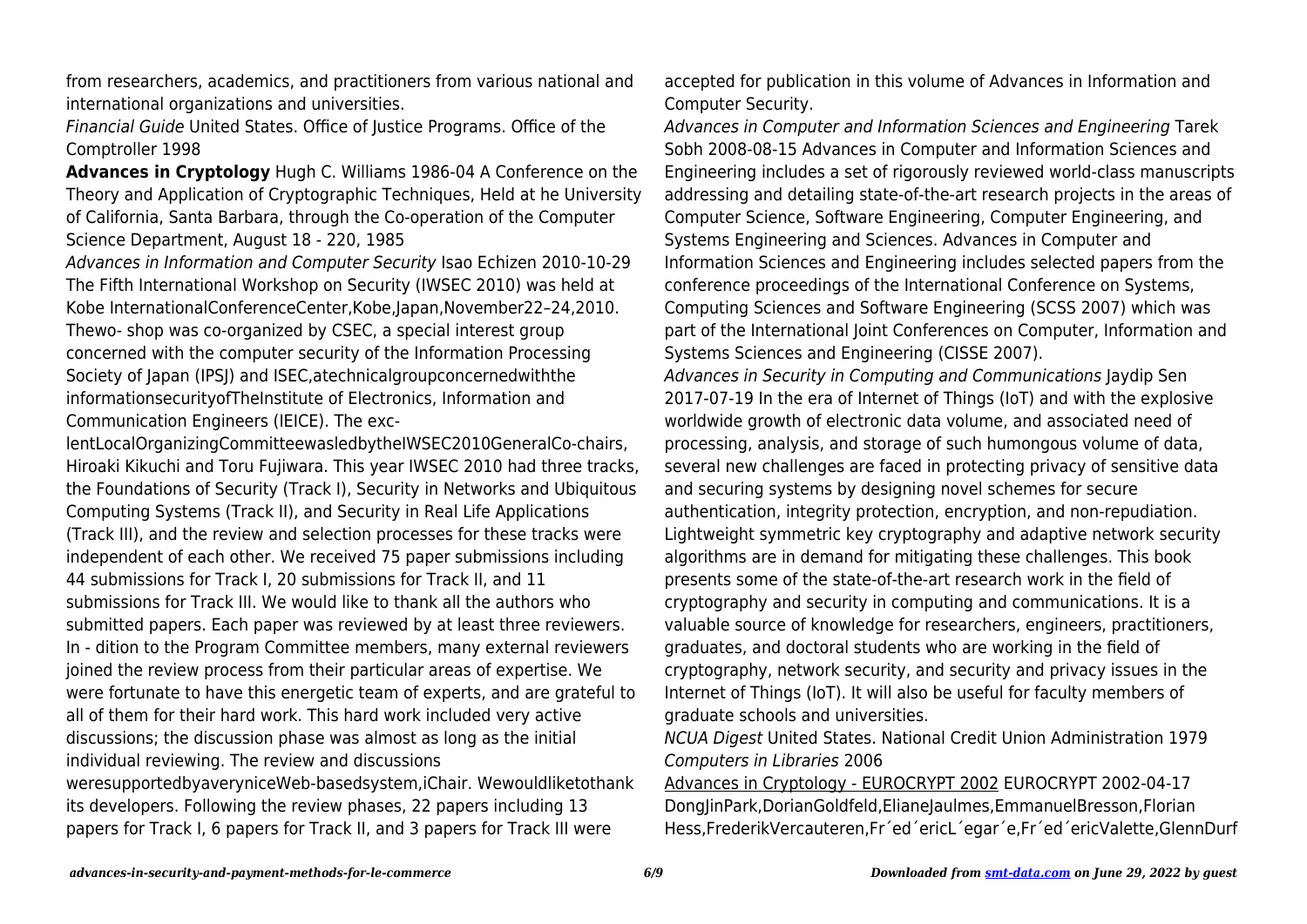ee, GuillaumePoupard,GwenaelleMartinet,HanPilKim,HeinRoehrig,Hovav Shacham,IlyaMironov,JacquesStern,JaeEunKang,JanCamenisch,Jean-FrancoisRaymond,JensJensen,JesperBuusNielsen,JimHughes,JohnMalone-Lee,JonathanPoritz,JongHoonShin,KatsuyukiTakashima,KazueSako, KennyPaterson,KyungWeonKim,LeoReyzin,LouisGranboulan,LouisSvail,Markku-JuhaniO. Saarinen,MattRobshaw,MichaelQuisquater,Michael Waidner,MichelMitton,MikeSzydlo,MikeWiener,MotiYung,OlivierBdron,OmerReingold,PaulDumais,PaulKocher,PhilippeChose,Philippe Golle,Pierre-AlainFouque,RanCanetti,RichardJozsa,RonaldCramer,Sang GyooSim,SangJinLee,SergeFehr,ShirishAltekar,SimonBlackburn,Stefan Wolf,StevenGalbraith,SvetlaNikova,TaeGuKim,TalMalkin,TalRabin, TetsuIwata,ToshioHasegawa,TsuyoshiNishioka,VirgilGligor,WenboMao, YeonKyuPark,YiqunLisaYin,YongHoHwang,YuvalIshai. VI MyworkasprogramchairwasmadealoteasierbytheelectronicsubmsionsoftwarewrittenbyChanathipNamprempreforCrypto2000withmodcationsbyAndreAdelsbachforEurocrypt2001,andbythereviewingsoftware developedandwrittenbyBartPreneel,WimMoreau,andJorisClaessensfor Eurocrypt2000. IwouldliketothankOledaSilvaSmithforsettingupallthis softwarelocallyandforthehelpwiththeproblemsIencountered. Iamalso gratefultoWimMoreauandChanathipNamprempreforsolvingsomeofthe problemswehadwiththesoftware.

OnbehalfofthegeneralchairIwouldliketoextendmygratitudetothe membersofthelocalorganizingcommitteeatTUEindhoven,inparticularto PeterRoelseandGergelyAlp´ar. For?nancialsupportoftheconferencetheganizingcommitteegratefullyacknowledgesthisyear'ssponsors:PhilipsSeconductorsCryptologyCompetenceCenter,MitsubishiElectricCorporation,cv cryptovision,Cryptomathic,ERCIM,CMG,Sectra,EUFORCE,andEIDMA. Finally,athank-yougoestoallwhosubmittedpaperstothisconferenceand lastbutnotleasttomyfamilyfortheirloveandunderstanding. February2002 LarsKnudsen EUROCRYPT2002

April28–May2,2002,Amsterdam,TheNetherlands Sponsoredbythe InternationalAssociationofCryptologicResearch(IACR) incooperationwith TheCodingandCryptogroupattheTechnicalUniversity ofEindhoveninTheNetherlands GeneralChair

BerrySchoenmakers,DepartmentofMathematicsandComputingScience, TechnicalUniversityofEindhoven,TheNetherlands ProgramChair LarsR. Knudsen,DepartmentofMathematics, TechnicalUniversityofDenmark ProgramCommittee DanBoneh. . . . . . . . . . . . . . . . . . . . . . . . . . . . . . . . . . . . . . . . . . StanfordUniversity, USA StefanBrands. . . . . . . . . . . . . . . . . . McGillUniversitySchoolofComputerScience, Montreal,Canada ChristianCachin. . . . . . . . . . . . . . . . . . . . . . . . . . IBMResearch,Zurich,Switzerland DonCoppersmith. . . . . . . . . . . . . . . . . . . . . . . . . . . . . . . . . . . . . . . . IBMResearch,USA IvanDamg?ard. . . . . . . . . . . . . . . . . . . . . . . . . . . . . . . . . . . AarhusUniversity,Denmark AnandDesai. . . . . . . . . . . NTTMultimediaCommunicationsLaboratories,USA RosarioGennaro. . . . . . . . . . . . . . . . . . . . . . . . . . . . . . . . . . . . . . . . . IBMResearch,USA AlainHiltgen. . . . . . . . . . . . . . . . . . . . . . . . . . . . . . . . . . . . . . . . . . . . . . . UBS,Switzerland MarkusJakobsson . . . . . . . . . . . . . . . . . . . . . . . . . . . . . . . . . . . RSALaboratories,USA ThomasJohansson. . . . . . . . . . . . . . . . . . . . . . . . . . . . . . . UniversityofLund,Sweden AntoineJoux. . . . . . . . . . . . . . . . . . . . . . . . . . . . . . . . . . . . . . . . . . . . . . . . . . DCSSI,France PilJoongLee. . . . . . . . . . . . . . . . . . . . . . . . . . . . . . . . . . . . . . . . . . . . . . . . . Postech,Korea ArjenLenstra. . . . . . . . . . . . . . . . CitibankandTechnicalUniversityofEindhoven KeithMartin. . . . . . . . . . . . . . . . . . . . . . RoyalHolloway, University of London, UK Mitsuru Matsui. . . . . . . . . . . . . . . . . . . . . . . . . . . . . . . . . . . . MitsubishiElectric,Japan PhongQ. Advances in Energy Systems Peter D. Lund 2019-04-29 A guide to a multidisciplinary approach that includes perspectives from noted experts in the energy and utilities fields Advances in Energy Systems offers a stellar collection of articles selected from the acclaimed journal Wiley Interdisciplinary Review: Energy and Environment. The journalcovers all aspects of energy policy, science and technology, environmental and climate change. The book covers a wide range of relevant issues related to the systemic changes for large-scale integration of renewable energy as part of the on-going energy transition. The book addresses smart energy systems technologies, flexibility measures, recent changes in the marketplace and current policies. With contributions from a list of internationally renowned experts, the book deals with the hot topic of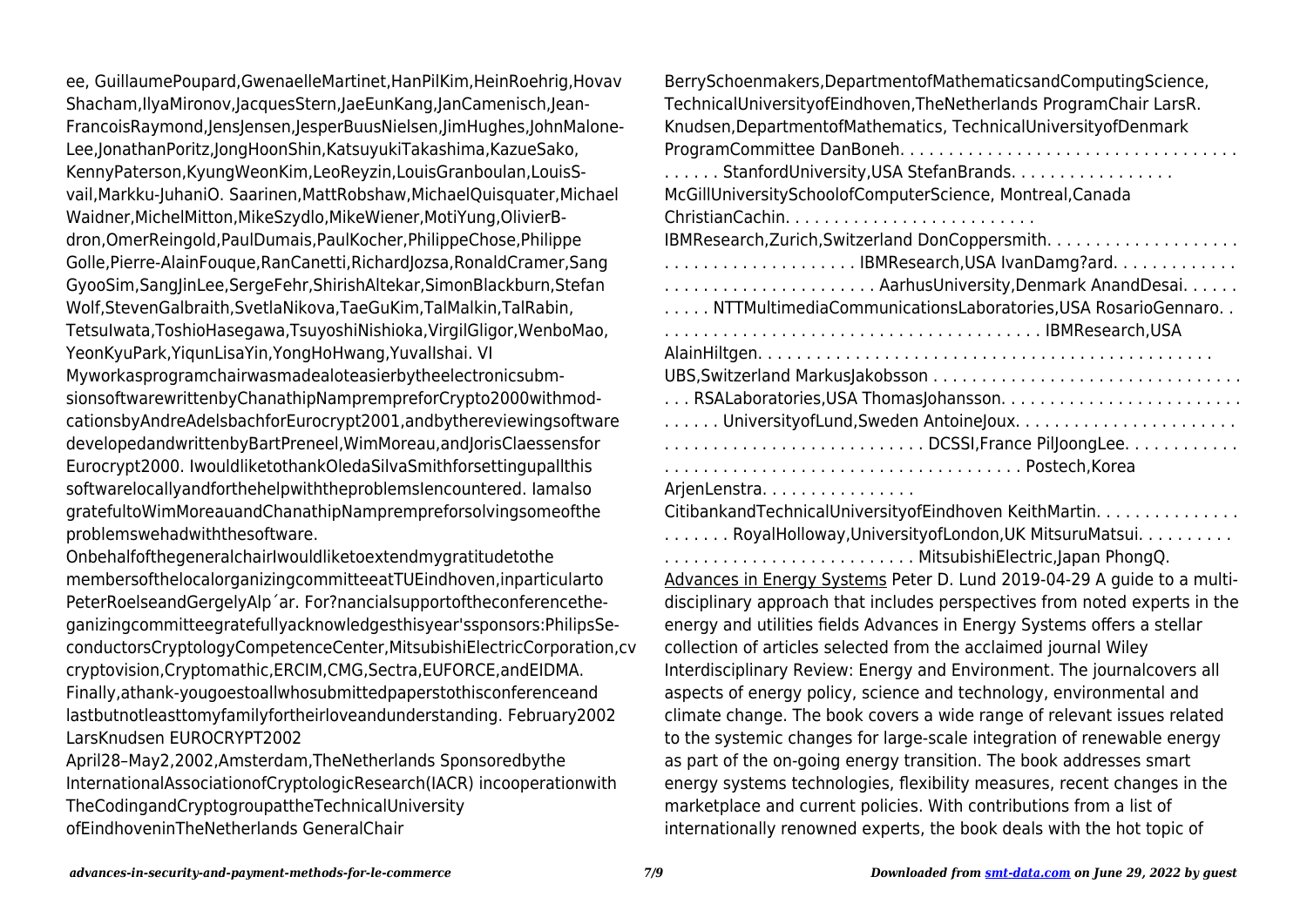systems integration for future energy systems and energy transition. This important resource: Contains contributions from noted experts in the field Covers a broad range of topics on the topic of renewable energy Explores the technical impacts of high shares of wind and solar power Offers a review of international smart-grid policies Includes information on wireless power transmission Presents an authoritative view of micro-grids Contains a wealth of other relevant topics Written forenergy planners, energy market professionals and technology developers, Advances in Energy Systems is an essential guide with contributions from an international panel of experts that addresses the most recent smart energy technologies.

#### **Selected Readings on Electronic Commerce Technologies:**

**Contemporary Applications** Hu, Wen-Chen 2008-08-31 "This book offers research articles focused on key issues concerning the technologies and applications of electronic commerce"--Provided by publisher. Advances in Information and Computer Security Atsuo Inomata 2018-08-08 This book constitutes the refereed proceedings of the 13th International Workshop on Security, IWSEC 2018, held in Sendai, Japan, in September 2018. The 18 regular papers and 2 short papers presented in this volume were carefully reviewed and selected from 64 submissions. They were organized in topical sections named: Cryptanalysis, Implementation Security, Public-Key Primitives, Security in Practice, Secret Sharing, Symmetric-Key Primitives, and Provable Security. Advances in Cyber Security D. Frank Hsu 2013-03 Advances in Cyber Security provides, in a technical yet easy to understand fashion, a real life story of the evolving cyberspace ecosystem from the perspectives of structure, function, and application. It also provides ways and means to secure and sustain this ecosystem by the collective wisdom of professionals and practitioners from government, academia, and industry across national and international boundaries.

## **Leveraging Advances in Social Network Thinking for National**

**Security** National Academies of Sciences, Engineering, and Medicine 2018-06-07 Beginning in October 2017, the National Academies of Sciences, Engineering, and Medicine organized a set of workshops

designed to gather information for the Decadal Survey of Social and Behavioral Sciences for Applications to National Security. The third workshop focused on advances in social network thinking, and this publication summarizes the presentations and discussions from this workshop.

**Advances in Security and Payment Methods for Mobile Commerce** Wen Chen Hu 2005 Recently, the emergence of wireless and mobile networks has made possible the admission of electronic commerce to a new application and research subject: mobile commerce, defined as the exchange or buying and selling of commodities, services, or information on the Internet through the use of mobile handheld devices. In just a few years, mobile commerce has emerged from nowhere to become the hottest new trend in business transactions. However, the prosperity and popularity of mobile commerce will be brought to a higher level only if information is securely and safely exchanged among end systems (mobile users and content providers). Advances in Security and Payment Methods for Mobile Commerce includes high-quality research papers and industrial and practice articles in the areas of mobile commerce security and payment from academics and industrialists. It covers research and development results of lasting significance in the theory, design, implementation, analysis, and application of mobile commerce security and payment.

**Advances in Network Security and Applications** David C. Wyld 2011-06-30 This book constitutes the proceedings of the 4th International Conference on Network Security and Applications held in Chennai, India, in July 2011. The 63 revised full papers presented were carefully reviewed and selected from numerous submissions. The papers address all technical and practical aspects of security and its applications for wired and wireless networks and are organized in topical sections on network security and applications, ad hoc, sensor and ubiquitous computing, as well as peer-to-peer networks and trust management.

**Advances in Power Electronics and Instrumentation Engineering** Vinu V Das 2011-04-13 This book constitutes the refereed proceedings of the Second International Conference on Advances in Power Electronics